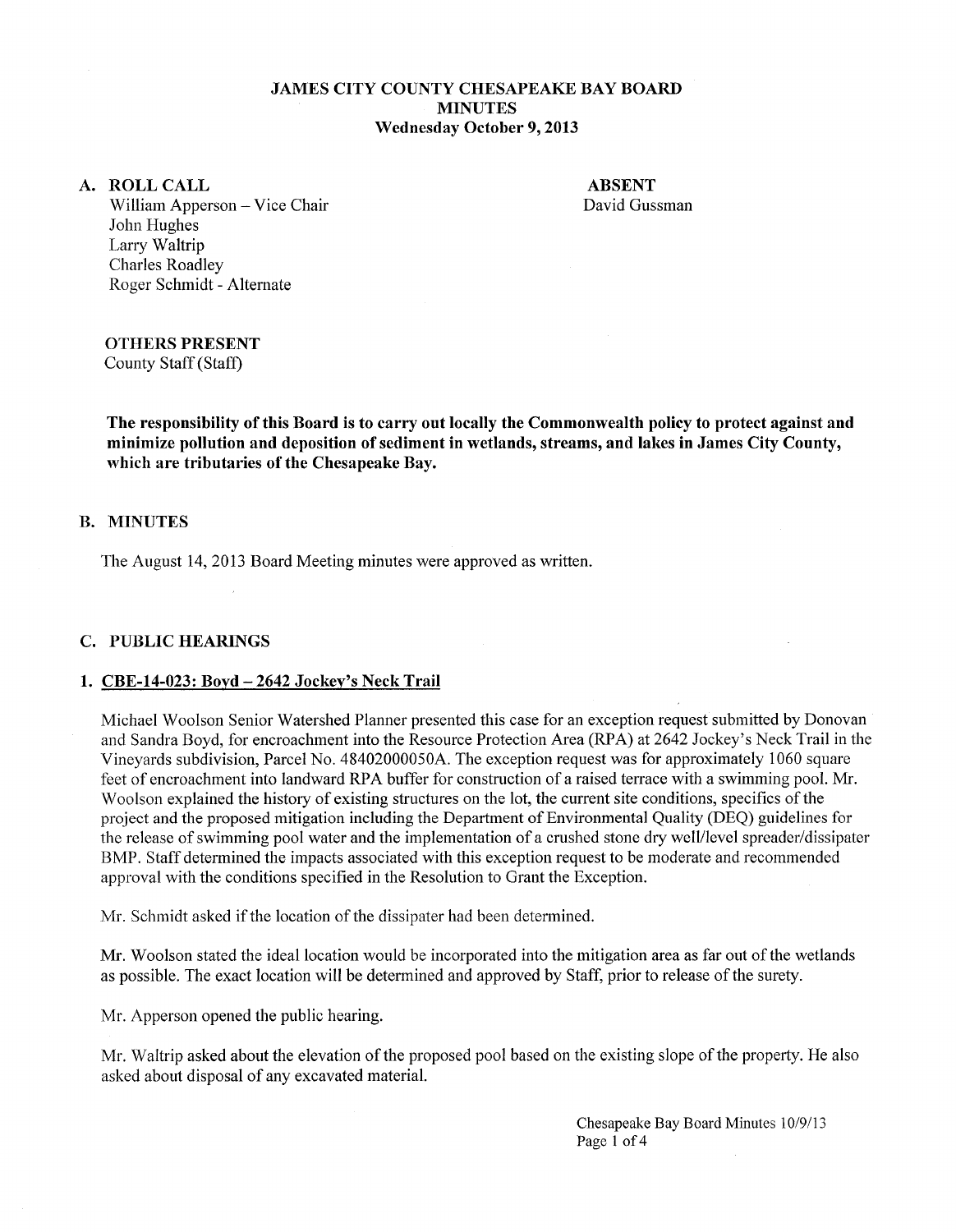- Mr. Roadley asked how the area would be accessed.
- A. Mr. Donovan Boyd the applicant, stated the pool will be 5 foot deep and because of the slope, very little excavation will be required for the pool itself however, due to the soil conditions the footings will need to be fairly deep and the excess material would be hauled away by hand. He stated that access for large vehicles will not be possible so a mini excavator will be used for digging and the concrete will be pumped in.

Mr. Roadley asked if Mr. Boyd would be hiring a general contractor to supervise the project, due to the sensitive resources on this property.

- A. Mr. Boyd stated he had not found a contractor for a reasonable price. However, he built the house and explained his experience with and knowledge of the environmentally sensitive areas. He also complimented County staff on their professionalism.
- Mr. Roadley complimented the owner on his consideration of the sensitive area.

Mr. Hughes made a motion to adopt the resolution to grant the exception for Chesapeake Bay Board case CBE-14-023 at 2642 Jockey's Neck Trail, Parcel ID #48402000050A.

# **RESOLUTION GRANTING AN EXCEPTION ON JCC RE TAX PARCEL NO. 48402000050A**

- WHEREAS, Donovan and Sandra Boyd, (the "Applicants") have appeared before the Chesapeake Bay Board of James City County (the "Board") on October 9, 2013 to request an exception to the use of the Resource Protection Area (the "RPA") on a parcel of property identified as JCC RE Tax Parcel No. 4840200005A and further identified as 2642 Jockey's Neck Trail in the Vineyards at Jockey's Neck subdivision (the "Property") as set forth in the application CBE-14-023 for the purpose of installing a raised terrace and pool; and
- WHEREAS, the Board has listened to the arguments presented and has carefully considered all evidence entered into the record.
- NOW, THEREFORE, following a public hearing, the Chesapeake Bay Board of James City County by a majority vote of its members FINDS that:
	- 1. The exception request is the minimum necessary to afford relief.
	- 2. Granting the exception will not confer upon the Applicant any special privileges denied by Chapter 23, Chesapeake Bay Preservation, of the James City County Code, to other property owners similarly situated in the vicinity.
	- 3. The exception request will be in harmony with the purpose and intent of Chapter 23 of the James City County Code, and is not of substantial detriment to water quality.
	- 4. The exception request is not based on conditions or circumstances that are self-created or selfimposed, nor does the request arise from conditions or circumstances either permitted or nonconforming that are related to adjacent parcels.
	- 5. Reasonable and appropriate conditions are hereby imposed, as set forth below, which will prevent the exception request from causing a degradation of water quality.
	- 6. In granting this exception, the following conditions are hereby imposed to prevent this exception request from causing degradation of water quality:
		- 1) The applicant must obtain all other necessary federal, state, and local permits as required for the project.
		- 2) Surety of\$500 will be required in a form satisfactory to the County Attorney's office.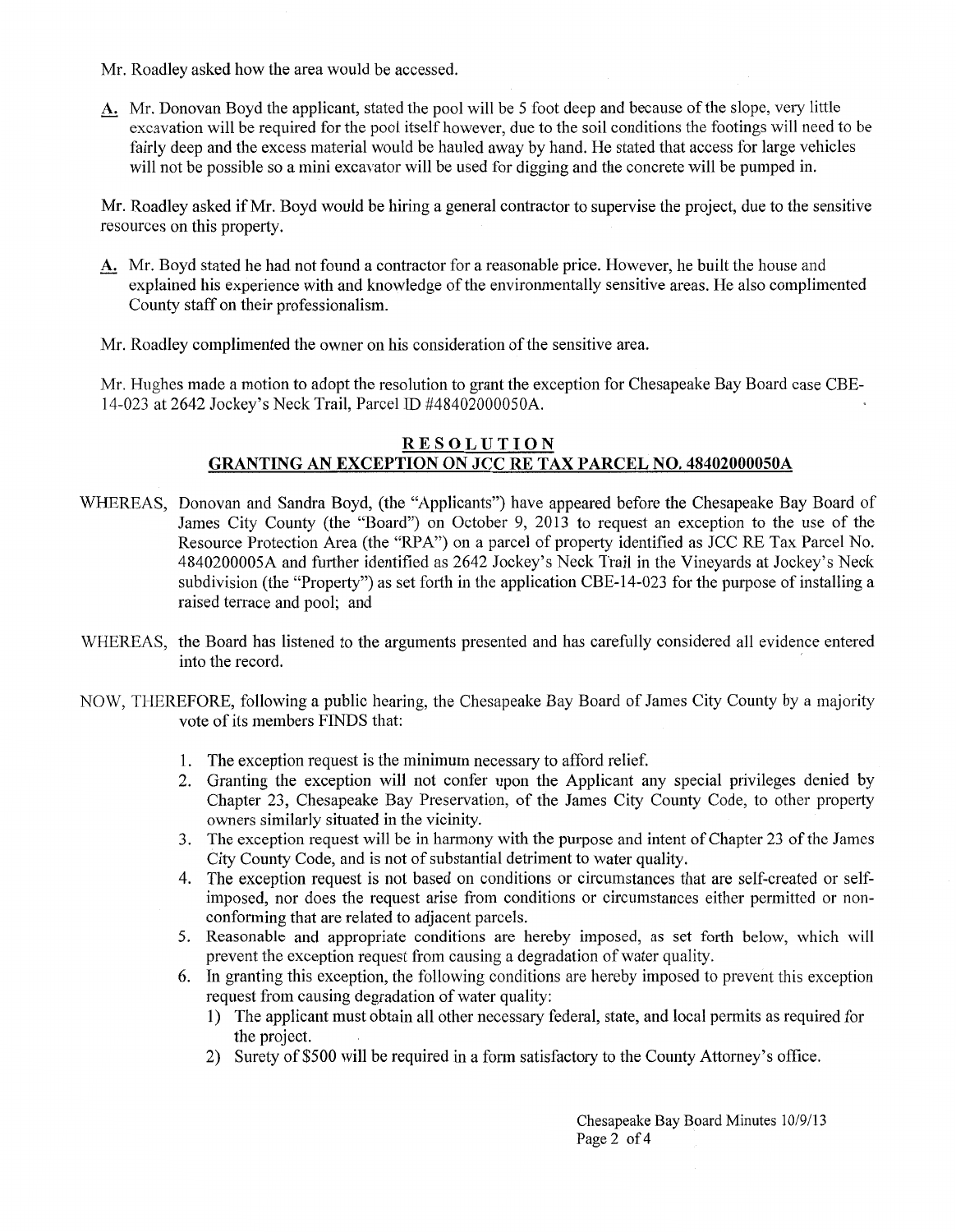- 3) The applicant shall follow the DEQ's "Guidelines for the Release of Swimming Pool Water", Release of Pool Water to Well Vegetated Areas on your Property, Part Band Best Management Practices implementation, Page 2.
- 4) Implementation of the crushed stone dry welVlevel spreader/dissipater (Best Management Practice) as shown in the Sensitive Area Activity Application submitted by the applicant. The BMP device shall be provided at a location and constructed to dimensions, depth and of material types acceptable to and approved by County staff.
- 5) This exception request approval shall become null and void if construction has not begun by October 9, 2014.
- 6) Written requests for an extension to an exception shall be submitted to the Engineering and Resource Protection Division no later than 6 weeks prior to the expiration date.

#### D. BOARD CONSIDERATIONS

#### 1. CBE-13-006 Extension: 1784 Cypress Isle

Michael Woolson, Senior Watershed Planner presented this case stating that Mr. Wesley Boyd, on behalf of Jody and Wilma Forsyth, requested an extension of the approved Chesapeake Bay Board application, CBE-13- 006. Condition number 6.1 of the Board's approval states that all other federal, state and local permits shall be obtained prior to commencement of work. Currently the Corps of Engineers have not acted upon the wetland permit request and the applicant wished to construct both projects concurrently. Staff concurs with this extension request and all previous conditions are to be continued and the expiration date will be October 9, 2014.

Mr. Schmidt made a motion to adopt the resolution to grant the extension on case CBE-13-006 at 1784 Cypress Isle, Parcel ID 4321400003.

The motion to grant the appeal was approved by a 5-0 vote

# RESOLUTION

# GRANTING AN EXTENSION OF AN EXCEPTION ON JCC RE TAX PARCEL NO. 4321400003

- WHEREAS, Mr. Wesley Boyd on behalf of Jody and Wilma Forsyth, (the "Applicant") has requested an extension of the exception granted by the Chesapeake Bay Board of James City County (the "Board") on September 12, 2012. The exception request is for encroachment into the Resource Protection Area (RPA), on property identified as JCC RE Tax Parcel No. 4321400003 and further identified as 1784 Cypress Isle in The Governor's Land at Two Rivers subdivision (the "Property") as set forth in the application *CBE-13-006* for the purpose of constructing a pervious paver walkway system and;
- WHEREAS, the Board has listened to the arguments presented and has carefully considered all evidence entered into the record.
- NOW, THEREFORE, having conducted a public hearing on September 12, 2012, and pursuant to the current request for an extension, the Chesapeake Bay Board of James City County by a majority vote of its members FINDS that:
	- 1. The exception request is the minimum necessary to afford relief.